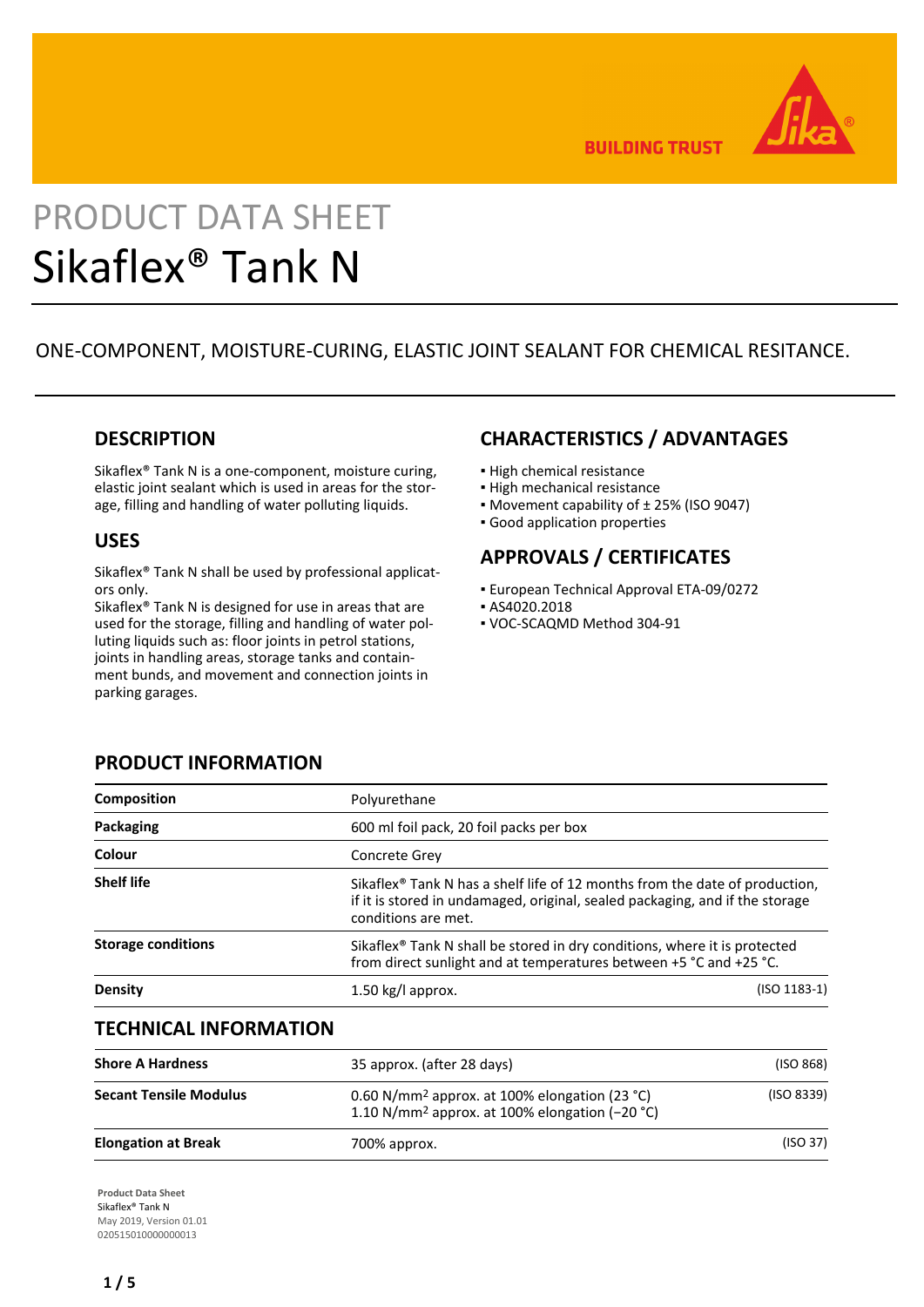| <b>Elastic Recovery</b>            | 80% approx.                       |                                                                                                                                                                                                                                                                                                                             | (ISO 7389) |  |
|------------------------------------|-----------------------------------|-----------------------------------------------------------------------------------------------------------------------------------------------------------------------------------------------------------------------------------------------------------------------------------------------------------------------------|------------|--|
| <b>Tear Propagation Resistance</b> | 8.0 N/mm approx.                  | (ISO 34)                                                                                                                                                                                                                                                                                                                    |            |  |
| <b>Movement Capability</b>         | ±25%                              | (ISO 9047)                                                                                                                                                                                                                                                                                                                  |            |  |
| <b>Chemical Resistance</b>         | ies for water-polluting products. | The following is a list of liquids for which the joint- sealing system is imper-<br>meable and resistant for up to 72 hours (medium duty). For these liquids<br>Sikaflex® Tank N is approved according to TRwS (Technical Rules on sub-<br>stances Hazardous to Water) for sealing in storage / filling / handling facilit- |            |  |
|                                    | Group no.*                        | Liquids                                                                                                                                                                                                                                                                                                                     |            |  |
|                                    | $DF 1 + 1a$                       | Petrol for motor vehicles to DIN<br>51600 and DIN EN 590                                                                                                                                                                                                                                                                    |            |  |
|                                    | DF <sub>2</sub>                   | <b>Aviation fuels</b>                                                                                                                                                                                                                                                                                                       |            |  |
|                                    | $DF 3 + 3a + 3b$                  | Extra-light heating oil (DIN 51603-<br>1), diesel fuel (DIN EN 590), unused<br>internal combustion engine oils and<br>unused vehicle gear oils, mixtures of<br>saturated and aromatic hydrocar-<br>bons with an aromatic content <<br>20% by weight and a flash point ><br>55 °C                                            |            |  |
|                                    | DF4                               | All hydrocarbons                                                                                                                                                                                                                                                                                                            |            |  |
|                                    | DF <sub>4a</sub>                  | Benzene and benzene-containing<br>materials                                                                                                                                                                                                                                                                                 |            |  |
|                                    | DF <sub>4b</sub>                  | Crude oils                                                                                                                                                                                                                                                                                                                  |            |  |
|                                    | DF 4c                             | Used internal combustion engine<br>oils and used vehicle gear oils with a<br>flash point > 55 °C.                                                                                                                                                                                                                           |            |  |
|                                    | DF <sub>5</sub>                   | Monohydric and polyhydric alco-<br>hols (< 48% by volume methanol)<br>glycol ethers                                                                                                                                                                                                                                         |            |  |
|                                    | DF <sub>5a</sub>                  | All alcohols and glycol ethers                                                                                                                                                                                                                                                                                              |            |  |
|                                    | DF <sub>5b</sub>                  | Monohydric and polyhydric alco-<br>$hols \geq C2$                                                                                                                                                                                                                                                                           |            |  |
|                                    | <b>DF 11</b>                      | Inorganic alkalis and alkaline-hydro-<br>lysing inorganic salts in aqueous<br>solutions (pH > 8), excluding ammo-<br>nia solutions and oxidising salt solu-<br>tions (i. e. hypochlorite).                                                                                                                                  |            |  |
|                                    | 16.1.                             | *As specified in approval guidlines for joint-sealing systems in storage/filling/handling facilities for water-<br>polluting liquids, Part 1. See DIBt (German Institute for Construction Technology) documentation, Book                                                                                                   |            |  |

**Service Temperature** −40 °C to +70 °C

**Product Data Sheet** Sikaflex® Tank N May 2019, Version 01.01 020515010000000013

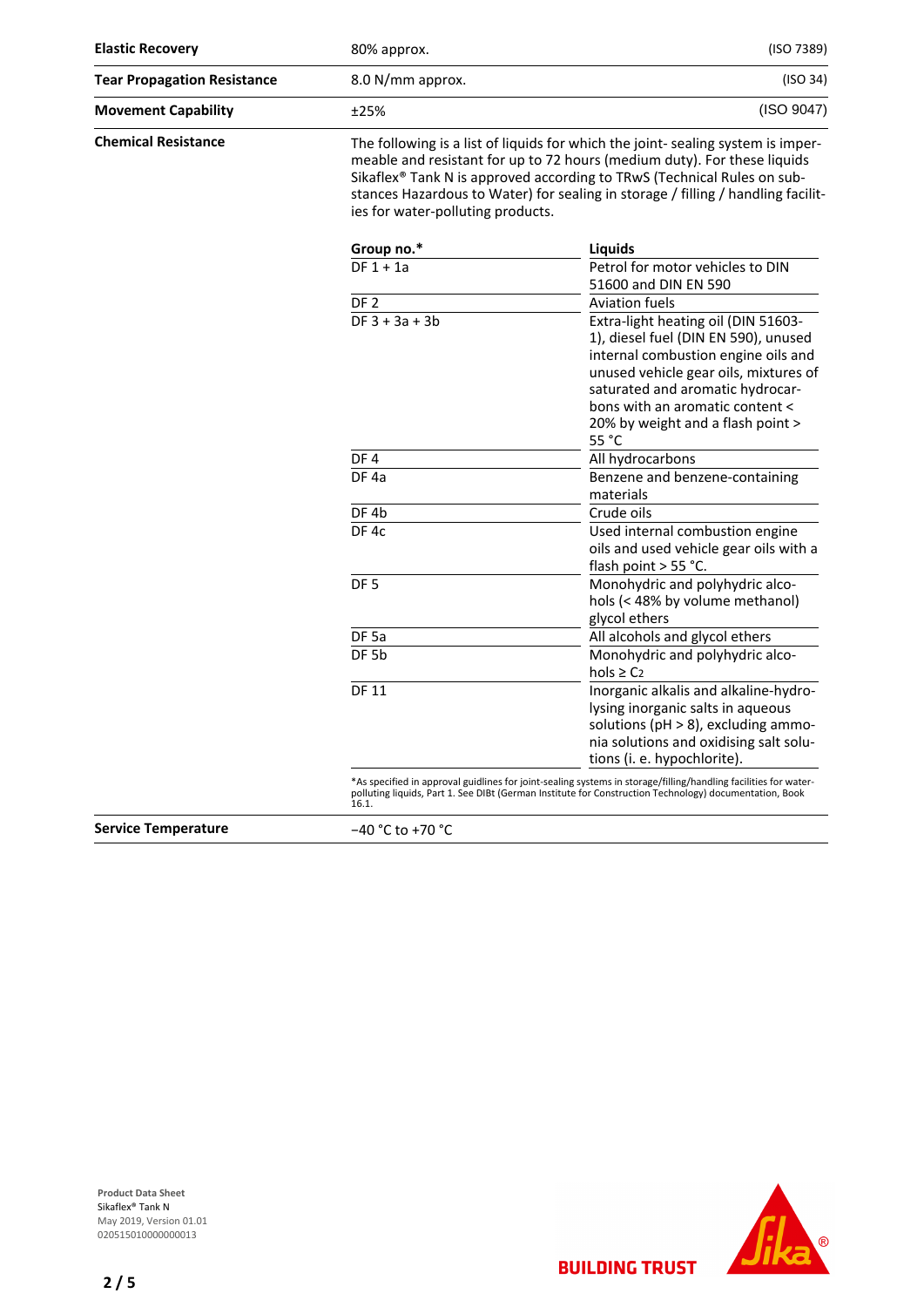**Joint Design** The relevant technical rules for joints with elastic sealants have to be considered.

> All joint sealing in storage / filling / handling facilities for water-polluting liquids and in water pollution control have to be made according to the technical approval for Sikaflex® Tank N (ETA-09/0272) and its annexes. To avoid damage due to sharp edges on in-situ concrete a chamfer (approx. 3–5 mm) should be made on the sides of the joint.

> The joint width must be designed to suit the joint movement required and the movement capability of the sealant. The joint width shall be > 10 mm and < 35 mm. A width to depth ratio of 1:0.8 must be maintained (for exceptions, see table below).

#### **Standard joint widths for joints between concrete elements**

| Joint distance [m] | Min. joint width [mm] | Min. joint depth [mm] |
|--------------------|-----------------------|-----------------------|
|                    | 10                    | 10                    |
| 4                  | 15                    |                       |
| 6                  | 18                    | 15                    |
| 8                  | 20                    | 18                    |
| 10                 | 30                    |                       |

All joints must be correctly designed and dimensioned in accordance with the relevant standards, before their construction. The basis for calculation of the necessary joint widths are the type of structure and its dimensions, the technical values of the adjacent building materials and the joint sealing material, as well as the specific exposure of the building and the joints. For larger joints please contact our Technical Service Department.

### **APPLICATION INFORMATION**

| Consumption                    | Joint length [m]<br>per 600 ml foil pack               | Joint width [mm]                                     | Joint depth [mm] |  |  |
|--------------------------------|--------------------------------------------------------|------------------------------------------------------|------------------|--|--|
|                                | 6                                                      | 10                                                   | 10               |  |  |
|                                | 3.3                                                    | 15                                                   | 12               |  |  |
|                                | 1.9                                                    | 20                                                   | 16               |  |  |
|                                | 1.2 <sub>2</sub>                                       | 25                                                   | 20               |  |  |
|                                | 0.8                                                    | 30                                                   | 24               |  |  |
| <b>Backing Material</b>        |                                                        | Use closed cell, polyethylene foam backing rods.     |                  |  |  |
| <b>Sag Flow</b>                |                                                        | (ISO 7390)<br>0 mm (20 mm profile, 50 $°C$ )         |                  |  |  |
| <b>Ambient Air Temperature</b> | +5 °C to +40 °C, min. 3 °C above dew point temperature |                                                      |                  |  |  |
| <b>Substrate Temperature</b>   | +5 °C to +40 °C                                        |                                                      |                  |  |  |
| <b>Curing Rate</b>             | 2.5 mm/24 hours approx. (23 °C / 50% r.h.)             |                                                      | (CQP 049-2)      |  |  |
| <b>Skinning time</b>           |                                                        | 90 minutes approx. (23 °C / 50% r.h.)<br>(CQP 019-1) |                  |  |  |
|                                |                                                        |                                                      |                  |  |  |

## **APPLICATION INSTRUCTIONS**

#### **SUBSTRATE PREPARATION**

The substrate must be clean, dry, sound and homogeneous, free from oils, grease, dust and loose or friable particles. Cement laitance must be removed. Grinding the surface of non-porous substrates with a very fine abrasive pad may improve the adhesion performance of Sikaflex® Tank N.

The Sikaflex® Tank N joint sealing system is approved for application on uncoated liquid proofed precast concrete elements. Sikaflex® Tank N has a technical approval for use in storage / filling / handling facilities for water-polluting liquids or grade ≥C35/C45 ≤C50/60

**Product Data Sheet** Sikaflex® Tank N May 2019, Version 01.01 020515010000000013

(EN 206-1), in-situ concrete to DIN 1045 as "FD" (liquid proof) concrete, or "FDE" (penetration-tested liquid-proof) concrete.

#### **Non- porous substrates**

Aluminium, anodised aluminium, stainless steel, galvanised steel, powder coated metals or glazed tiles have to be cleaned and pre-treated using Sika® Aktivator-205, wiped on with a clean towel. Before sealing, allow a flash-off time of > 15 minutes (< 6 hours). Other metals, such as copper, brass and titanium-zinc, also have to be cleaned and pre-treated using Sika® Aktivator-205,wiped on with a clean towel. After the necessary flash-off time, use a brush to apply Sika® Primer-3 N and allow a further flash-off time of > 30



**BUILDING TRUST**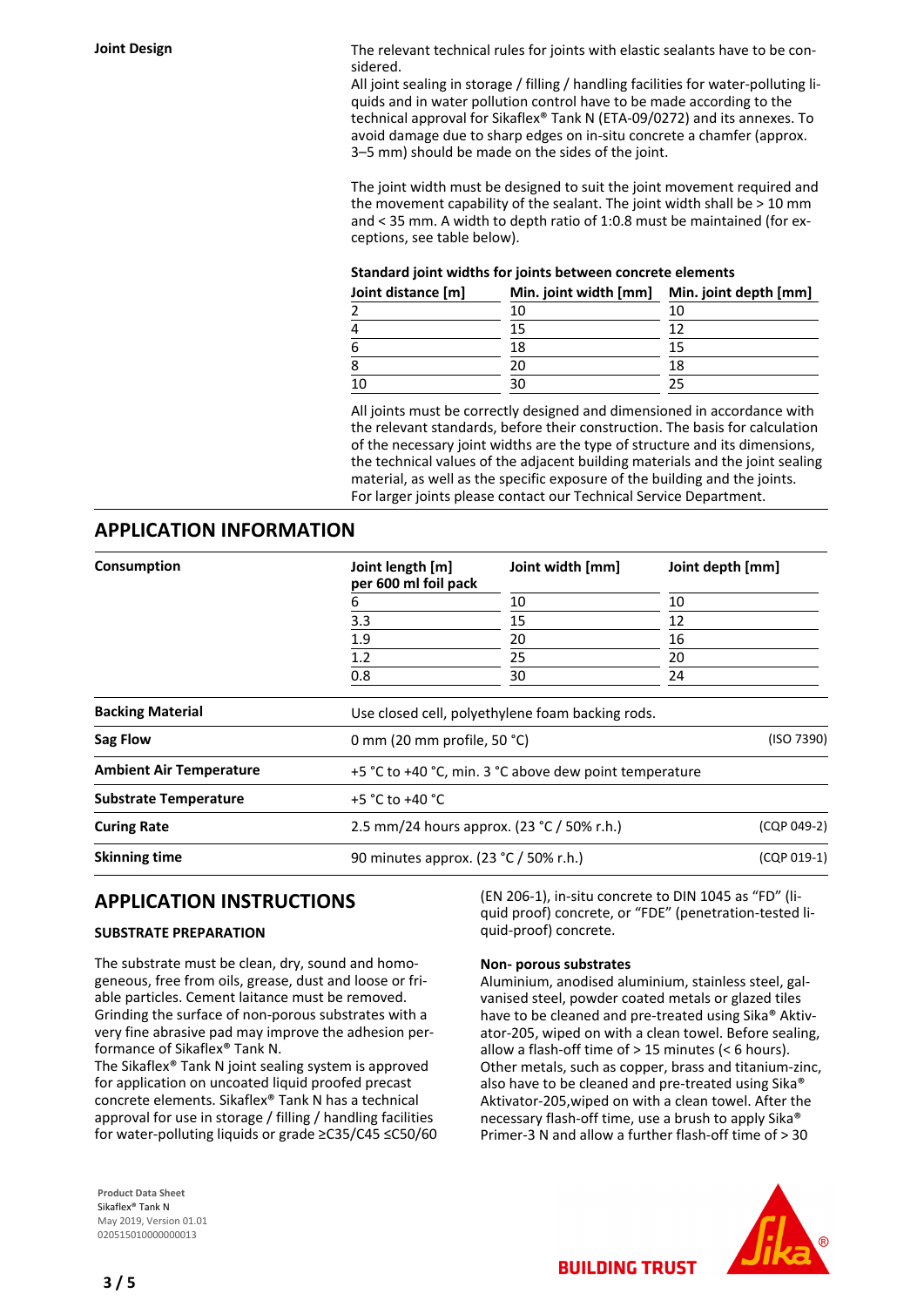minutes (< 8 hours) before sealing the joints. PVC has to be cleaned and pre-treated using Sika® Primer-215 applied with a brush. Before sealing, allow a flash-off time of > 30 minutes (< 8 hours).

#### **Porous substrates**

Concrete, aerated concrete and cement-based renders, mortars, and brick have to be primed with Sika® Primer-215, for uses in accordance with ETA-09/0272, or Sika® Primer-3 N applied with a clean brush or roller. Before sealing allow a flash-off time of >30 minutes (<8 hours).

For more detailed advice and instructions please contact the local Sika Technical Services Department.

Note: Primers are adhesion promoters. They are neither a substitute for the correct cleaning of a surface, nor do they improve the strength of the surface significantly.

#### **APPLICATION METHOD / TOOLS**

Sikaflex® Tank N is supplied ready to use. After the necessary substrate preparation, insert a suitable backing rod to the required depth and apply any primer if necessary. Insert a foil pack into the sealant gun and extrude Sikaflex® Tank N into the joint making sure that it comes into full contact with the sides of the joint and avoids any air entrapment. Sikaflex® Tank N sealant must be firmly tooled against the joint sides to ensure adequate adhesion. It is recommended to use masking tape where exact joint lines or neat lines are required. Remove the tape within the skin time. Use a compatible tooling agent (e.g. Sika® Tooling Agent N) to smooth the joint surfaces. Do not use tooling products containing solvents.

#### **CLEANING OF EQUIPMENT**

Clean all tools and application equipment immediately after use with Sika® Remover-208. Once cured, residual material can only be removed mechanically.

## **FURTHER INFORMATION**

- Safety Data Sheet
- Pre-treatment Chart Sealing and Bonding

## **IMPORTANT CONSIDERATIONS**

- Sikaflex® Tank N can be over-painted with most con-▪ ventional facade coating paint systems. However, paints must first be tested to ensure compatibility by carrying out preliminary trials (e.g. according to ISO technical paper: Paintability and Paint Compatibility of Sealants). The best over-painting results are obtained when the sealant is allowed to fully cure first. Note: non-flexible paint systems may impair the elasticity of the sealant and lead to cracking of the paint film.
- **Colour variations may occur due to exposure to** chemicals, high temperatures and/or UV-radiation. However, a change in colour is purely of aesthetic nature and does not adversely influence the technical performance or durability of the product.

**Product Data Sheet** Sikaflex® Tank N May 2019, Version 01.01 020515010000000013

- Do not use Sikaflex® Tank N on natural stone.
- **Do not use Sikaflex® Tank N as a glass sealer, on bitu**minous substrates, natural stone, natural rubber, EP-DM rubber or on any building materials which might bleed oils, plasticizers or solvents that could attack the sealant.
- Do not use Sikaflex® Tank N to seal joints in and around swimming pools.
- Do not expose uncured Sikaflex® Tank N to alcohol containing products as this may interfere with the curing reaction.

# **BASIS OF PRODUCT DATA**

All technical data stated in this Product Data Sheet are based on laboratory tests. Actual measured data may vary due to circumstances beyond our control.

## **LOCAL RESTRICTIONS**

Please note that as a result of specific local regulations the declared data for this product may vary from country to country. Please consult the local Product Data Sheet for the exact product data.

## **ECOLOGY, HEALTH AND SAFETY**

For information and advice on the safe handling, storage and disposal of chemical products, users shall refer to the most recent Safety Data Sheet (SDS) containing physical, ecological, toxicological and other safety-related data.

# **LEGAL NOTES**

The information, and, in particular, the recommendations relating to the application and end-use of Sika products, are given in good faith based on Sika's current knowledge and experience of the products when properly stored, handled and applied under normal conditions in accordance with Sika's recommendations. In practice, the differences in materials, substrates and actual site conditions are such that no warranty in respect of merchantability or of fitness for a particular purpose, nor any liability arising out of any legal relationship whatsoever, can be inferred either from this information, or from any written recommendations, or from any other advice offered. The user of the product must test the product's suitability for the intended application and purpose. Sika reserves the right to change the properties of its products. The proprietary rights of third parties must be observed. All orders are accepted subject to our current terms of sale and delivery. Users must always refer to the most recent issue of the local Product Data Sheet for the product concerned, copies of which will be supplied on request.